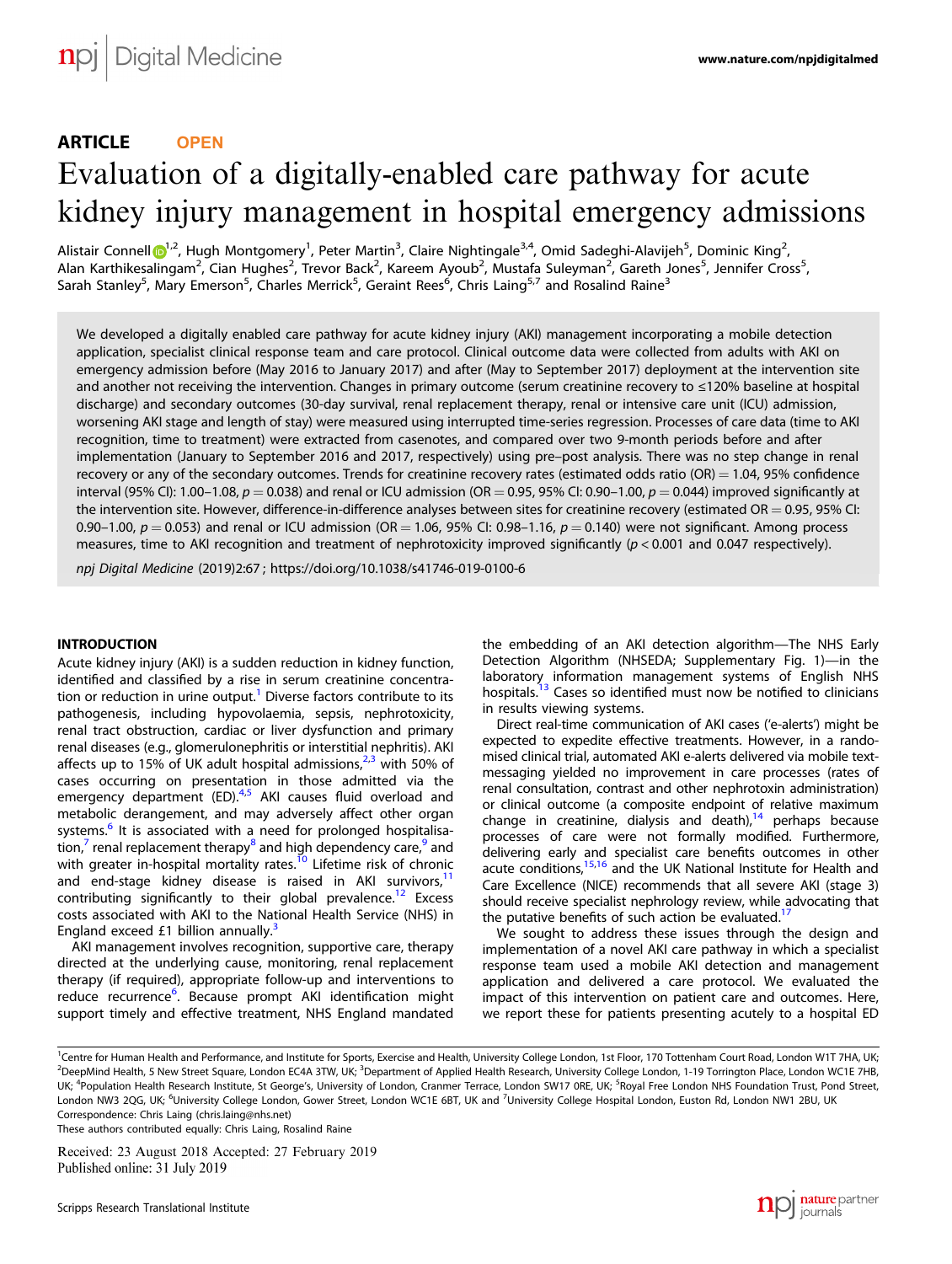| Variable                              |                                         | Hospital site/time period |                                         |                |                                         |                            | $P$ value                         |                                  |  |
|---------------------------------------|-----------------------------------------|---------------------------|-----------------------------------------|----------------|-----------------------------------------|----------------------------|-----------------------------------|----------------------------------|--|
|                                       |                                         | RFH pre                   | RFH post                                | <b>BGH</b> pre | <b>BGH</b> post                         | RFH pre<br>vs. RFH<br>post | <b>BGH</b> pre<br>vs. BGH<br>post | All RFH<br>vs. all<br><b>BGH</b> |  |
| No. of AKI alerts                     |                                         | 766                       | 439                                     | 1015           | 422                                     |                            |                                   |                                  |  |
| Alert severity                        | AKI1                                    | 455 (59.4%)               | 272 (62.0%)                             | 658 (64.8%)    | 289 (68.5%)                             | 0.681                      | 0.322                             | < 0.001                          |  |
|                                       | AKI <sub>2</sub>                        | 161 (21.0%)               | 86 (19.6%)                              | 210 (20.7%)    | 83 (19.7%)                              |                            |                                   |                                  |  |
|                                       | AKI3                                    | 150 (19.6%)               | 81 (18.5%)                              | 147 (14.5%)    | 50 (11.8%)                              |                            |                                   |                                  |  |
| Male                                  |                                         | 417 (54.4%)               | 244 (55.6%)                             | 521 (51.3%)    | 219 (51.9%)                             | 0.747                      | 0.890                             | 0.092                            |  |
| Median age in years (IQR)             |                                         |                           | 72.00 (59.00-83.50) 69.00 (55.00-82.00) |                | 78.00 (64.00-87.00) 78.00 (67.00-86.00) | 0.003                      | 0.793                             | < 0.001                          |  |
| Ethnicity                             | White                                   | 509 (66.4%)               | 280 (63.8%)                             | 820 (80.8%)    | 309 (73.2%)                             | 0.739                      | 0.030                             | < 0.001                          |  |
|                                       | <b>Black or Black</b><br><b>British</b> | 68 (8.9%)                 | 46 (10.5%)                              | 31 (3.1%)      | 19 (4.5%)                               |                            |                                   |                                  |  |
|                                       | Asian or<br>Asian British               | 79 (10.3%)                | 53 (12.1%)                              | 75 (7.4%)      | 46 (10.9%)                              |                            |                                   |                                  |  |
|                                       | Mixed                                   | 10 (1.3%)                 | $6(1.4\%)$                              | 4(0.4%)        | $3(0.7\%)$                              |                            |                                   |                                  |  |
|                                       | Other ethnic<br>groups                  | 100 (13.1%)               | 54 (12.3%)                              | 85 (8.4%)      | 45 (10.7%)                              |                            |                                   |                                  |  |
| Index of<br>multiple<br>deprivation   | Quintile 1<br>(least<br>deprived)       | 180 (23.5%)               | 95 (21.6%)                              | 76 (7.5%)      | 39 (9.2%)                               | < 0.001                    | 0.898                             | < 0.001                          |  |
|                                       | Quintile 2                              | 191 (24.9%)               | 100 (22.8%)                             | 212 (20.9%)    | 88 (20.9%)                              |                            |                                   |                                  |  |
|                                       | Quintile 3                              | 183 (23.9%)               | 96 (21.9%)                              | 315 (31.0%)    | 122 (28.9%)                             |                            |                                   |                                  |  |
|                                       | Quintile 4                              | 169 (22.1%)               | 112 (25.5%)                             | 305 (30.0%)    | 112 (26.5%)                             |                            |                                   |                                  |  |
|                                       | Quintile 5<br>(most<br>deprived)        | 38 (5.0%)                 | 28 (6.4%)                               | 102 (10.0%)    | 58 (13.7%)                              |                            |                                   |                                  |  |
|                                       | Unknown                                 | $5(0.7\%)$                | 8 (1.82%)                               | $5(0.5\%)$     | 3(0.7%)                                 |                            |                                   |                                  |  |
| Charlson score 0                      |                                         | 48 (6.3%)                 | 45 (10.3%)                              | 78 (7.7%)      | 16 (3.8%)                               | 0.619                      | < 0.001                           | < 0.001                          |  |
|                                       | 1                                       | 45 (5.9%)                 | 21 (4.78%)                              | 73 (7.2%)      | 19 (4.5%)                               |                            |                                   |                                  |  |
|                                       | 2                                       | 77 (10.1%)                | 36 (8.2%)                               | 84 (8.3%)      | 44 (10.4%)                              |                            |                                   |                                  |  |
|                                       | 3                                       | 93 (12.1%)                | 43 (9.79%)                              | 137 (13.5%)    | 57 (13.5%)                              |                            |                                   |                                  |  |
|                                       | 4                                       | 130 (17.0%)               | 60 (13.7%)                              | 307 (30.2%)    | 91 (21.6%)                              |                            |                                   |                                  |  |
|                                       | $\geq 5$                                | 373 (48.7%)               | 234 (53.3%)                             | 336 (33.1%)    | 195 (46.2%)                             |                            |                                   |                                  |  |
| Pre-existing renal disease<br>present |                                         | 245 (32.0%)               | 166 (37.8%)                             | 187 (18.4%)    | 98 (23.2%)                              | 0.047                      | 0.045                             | < 0.001                          |  |

September 2017

who had AKI on arrival. Results relating to patients developing AKI during the course of their hospital stay, and results from qualitative and economic analyses, will be published separately.

## RESULTS

# Evaluation cohort

The pathway was implemented at the Royal Free Hospital (RFH), a large central London (UK) tertiary referral hospital. The comparator site (which did not receive the digitally enabled care pathway)— Barnet General Hospital (BGH)—is a district general hospital and also part of the Royal Free London NHS Foundation Trust (RFLFT).

At the intervention site (RFH), clinical validation of the 4392 and 2254 AKI alerts during pre-deployment (May 2016 to January 2017) and post-deployment (May to September 2017) phases, respectively, yielded 1760 and 919 AKI episodes in each phase, with 755 (42.9%) and 439 (47.8%) located in the ED. In the predeployment and post-deployment phases at BGH, clinical validation of the 2866 and 1364 alerts, respectively, yielded 1669 and 772 AKI episodes, with 1015 (60.8%) and 422 (54.7%) being located in the ED.

Table 1 summarises sociodemographic and clinical characteristics of patients producing AKI alerts in the ED at both evaluation sites and time periods. RFH patients were younger (median 71 vs. 78 years,  $p < 0.001$ ), less deprived ( $p < 0.001$ ) and less likely to be white (65.6 vs. 78.6%,  $p < 0.001$ ) than at BGH. RFH patients had significantly more comorbidity (median and interquartile range (IQR) Charlson score 4.5 (IQR 3.0-7.0) vs. 4.0 (IQR 3.0-6.0),  $p <$ 0.001) and significantly more severe AKI ( $p < 0.001$ ). The proportion of patients with pre-existing renal disease was also higher (34.1 vs. 19.8%,  $p < 0.001$ ). Comparing the pre- and postintervention cohorts, there were some significant differences within each evaluation site. In the post-intervention period at RFH, patients were younger (median age 72 vs. 69 years,  $p = 0.003$ ). At BGH, patients in the post-intervention period were less likely to be white (80.8 vs. 73.2%,  $p = 0.030$ ), and had a significantly higher burden of co-morbid disease ( $p < 0.001$ ). At both RFH (37.8 vs. 32.0%,  $p = 0.047$ ) and BGH (23.2 vs. 18.4%,  $p = 0.045$ ), patients in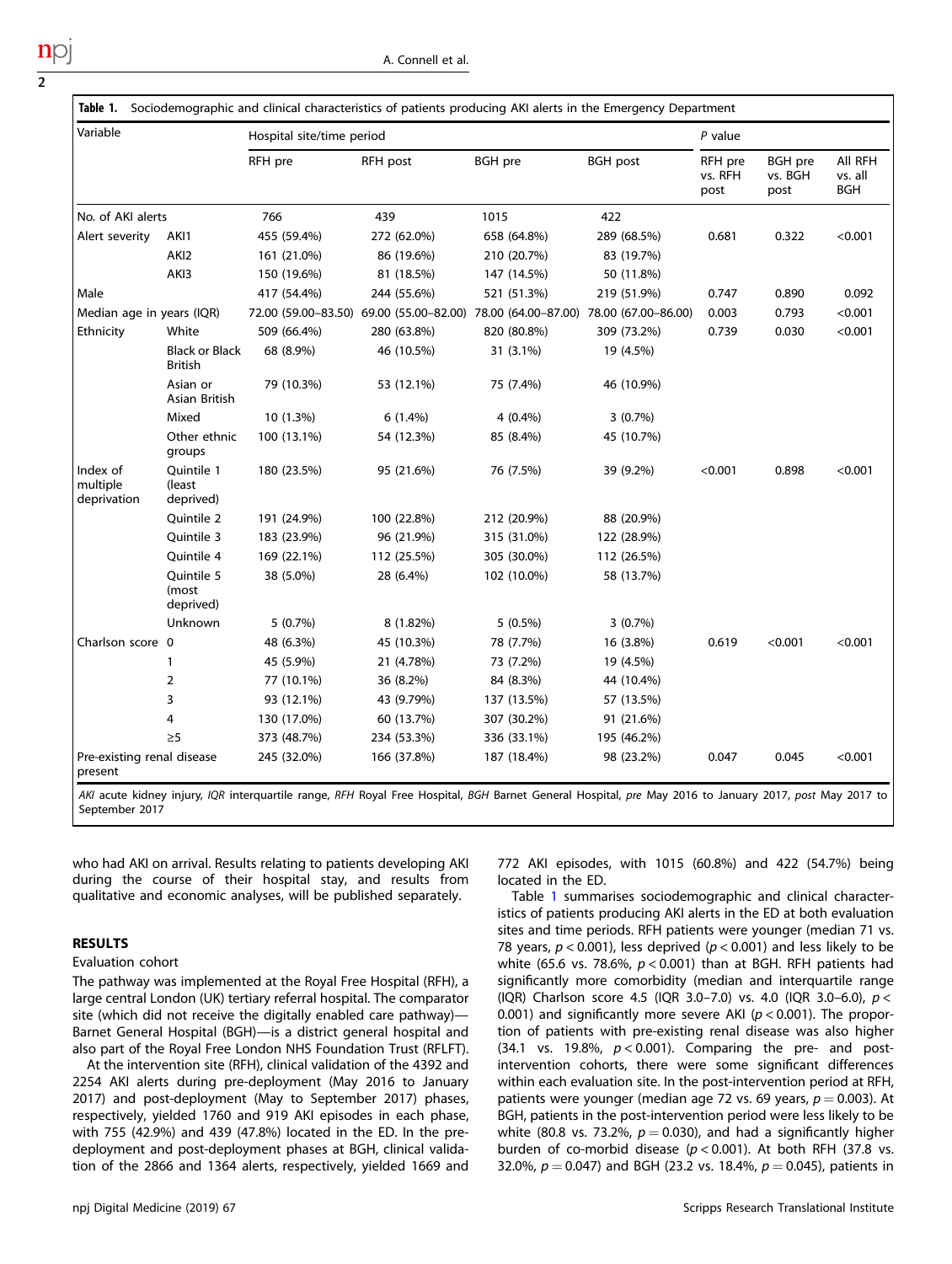3

<span id="page-2-0"></span>

| Table 2.<br>Results of segmented regression analyses |                          |           |           |                             |          |           |           |                   |
|------------------------------------------------------|--------------------------|-----------|-----------|-----------------------------|----------|-----------|-----------|-------------------|
|                                                      | Renal recovery           |           |           | Mortality                   |          |           |           |                   |
|                                                      | β                        | $P$ value | <b>OR</b> | 95% CI                      | β        | $P$ value | <b>OR</b> | 95% CI            |
| Intervention                                         | 0.03                     | 0.932     | 1.03      | $(0.56 - 1.87)$             | $-0.82$  | 0.055     | 0.44      | $(0.19 - 1.01)$   |
| Site $\times$ intervention                           | 0.09                     | 0.830     | 1.10      | $(0.48 - 2.53)$             | $-0.66$  | 0.273     | 0.52      | $(0.16 - 1.67)$   |
| Time $\times$ intervention                           | 0.04                     | 0.038     | 1.04      | $(1.00 - 1.08)$             | $-0.05$  | 0.104     | 0.95      | $(0.90 - 1.01)$   |
| Time $\times$ site $\times$ intervention             | $-0.05$                  | 0.053     | 0.95      | $(0.90 - 1.00)$             | 0.04     | 0.382     | 1.04      | $(0.95 - 1.13)$   |
|                                                      | Progression of AKI stage |           |           | Admission to ICU/renal unit |          |           |           |                   |
|                                                      | β                        | $P$ value | <b>OR</b> | 95% CI                      | β        | $P$ value | <b>OR</b> | 95% CI            |
| Intervention                                         | 0.19                     | 0.783     | 1.22      | $(0.30 - 4.89)$             | 0.23     | 0.568     | 1.26      | $(0.57 - 2.79)$   |
| Site $\times$ intervention                           | $-0.52$                  | 0.596     | 0.59      | $(0.08 - 4.08)$             | 0.33     | 0.597     | 1.40      | $(0.40 - 4.81)$   |
| Time $\times$ intervention                           | $-0.07$                  | 0.162     | 0.93      | $(0.83 - 1.03)$             | $-0.05$  | 0.044     | 0.95      | $(0.90 - 1.00)$   |
| Time $\times$ site $\times$ intervention             | 0.05                     | 0.467     | 1.05      | $(0.92 - 1.22)$             | 0.06     | 0.140     | 1.06      | $(0.98 - 1.16)$   |
|                                                      | Readmission at 30 days   |           |           | RRT use at 30 days          |          |           |           |                   |
|                                                      | β                        | $P$ value | OR        | 95% CI                      | β        | $P$ value | <b>OR</b> | 95% CI            |
| Intervention                                         | 0.47                     | 0.204     | 1.59      | $(0.78 - 3.28)$             | $-0.68$  | 0.405     | 0.51      | $(0.10 - 2.50)$   |
| Site $\times$ intervention                           | $-0.54$                  | 0.334     | 0.58      | $(0.19 - 1.73)$             | $-17.24$ | 0.996     | 0.00      | $(0.00 - lnf)$    |
| Time $\times$ intervention                           | 0.03                     | 0.195     | 1.03      | $(0.99 - 1.08)$             | $-0.11$  | 0.057     | 0.90      | $(0.80 - 1.00)$   |
| Time $\times$ site $\times$ intervention             | 0.02                     | 0.552     | 1.02      | $(0.95 - 1.10)$             | 0.07     | 1.000     | 1.07      | $(0.00 - 476.75)$ |

The coefficient intervention provides an estimate of the difference in outcome between the intervention period and the pre-intervention period at RFH. The two-way interaction site x intervention provides an estimate of the difference-in-difference between the two hospital sites. The two-way interaction time x intervention provides an estimate of the difference in outcome trend over time in the intervention period compared to the pre-intervention period at RFT. The three-way interaction time  $\times$  site  $\times$  intervention provides an estimate of the difference-in-difference in the trend between the sites OR odds ratio, CI confidence interval, AKI acute kidney injury, ICU intensive care unit, RRT renal replacement therapy

the post-intervention period had a higher burden of pre-existing renal disease.

#### Primary outcome

We found no evidence for a step change in renal recovery rate following the intervention at RFH. The estimated odds ratio (OR) for the intervention step change was 1.03 (95% confidence interval (95% CI): 0.56–1.87), which was not significantly different from 1 ( $p = 0.932$ ). There was also no evidence for a difference in step change of recovery rate between RFH and BGH (estimated OR = 1.10, 95% CI: 0.48-2.53,  $p = 0.830$ ). Estimates from the segmented regression analysis of weekly renal recovery rate which relate to the research hypothesis are shown in Table 2; all model coefficients are shown in Supplementary Table 2. The data and model predictions are illustrated in Fig. 1.

The model estimated a statistically significant change in the trend of renal recovery rates at RFH (estimated  $OR = 1.04$ , 95% CI:1.00–1.08,  $p = 0.038$ ), indicating that the trend in the intervention period at RFH was stronger in the direction of higher recovery rates, compared to the pre-intervention period. However, we found no significant difference in the trend change between sites (estimated OR = 0.95, 95% CI: 0.90-1.00,  $p = 0.053$ ). There may have been a trend towards decreasing recovery rates at RFH in the pre-intervention period, which may have been reversed in the intervention period (Fig. 1 and Supplementary Table 2). Model estimates from the sensitivity analysis controlling for differences in casemix do not differ substantially from the primary analysis model estimates (Supplementary Table 3). However, in the sensitivity analysis, none of the four effects of interest are statistically significant.



Fig. 1 Weekly recovery rate at RFH and BGH before and after implementation of the care pathway. RFH Royal Free Hospital, BGH Barnet General Hospital. Individual data points reflect the rate of each outcome for a single week. Solid lines indicate fitted values from the modelling functions

Secondary clinical outcomes

Of the 20 coefficients of interest for secondary outcomes, 11 had estimated odds ratios suggesting a beneficial effect of the intervention. The only statistically significant finding was the estimate for the effect of the intervention on the trend change in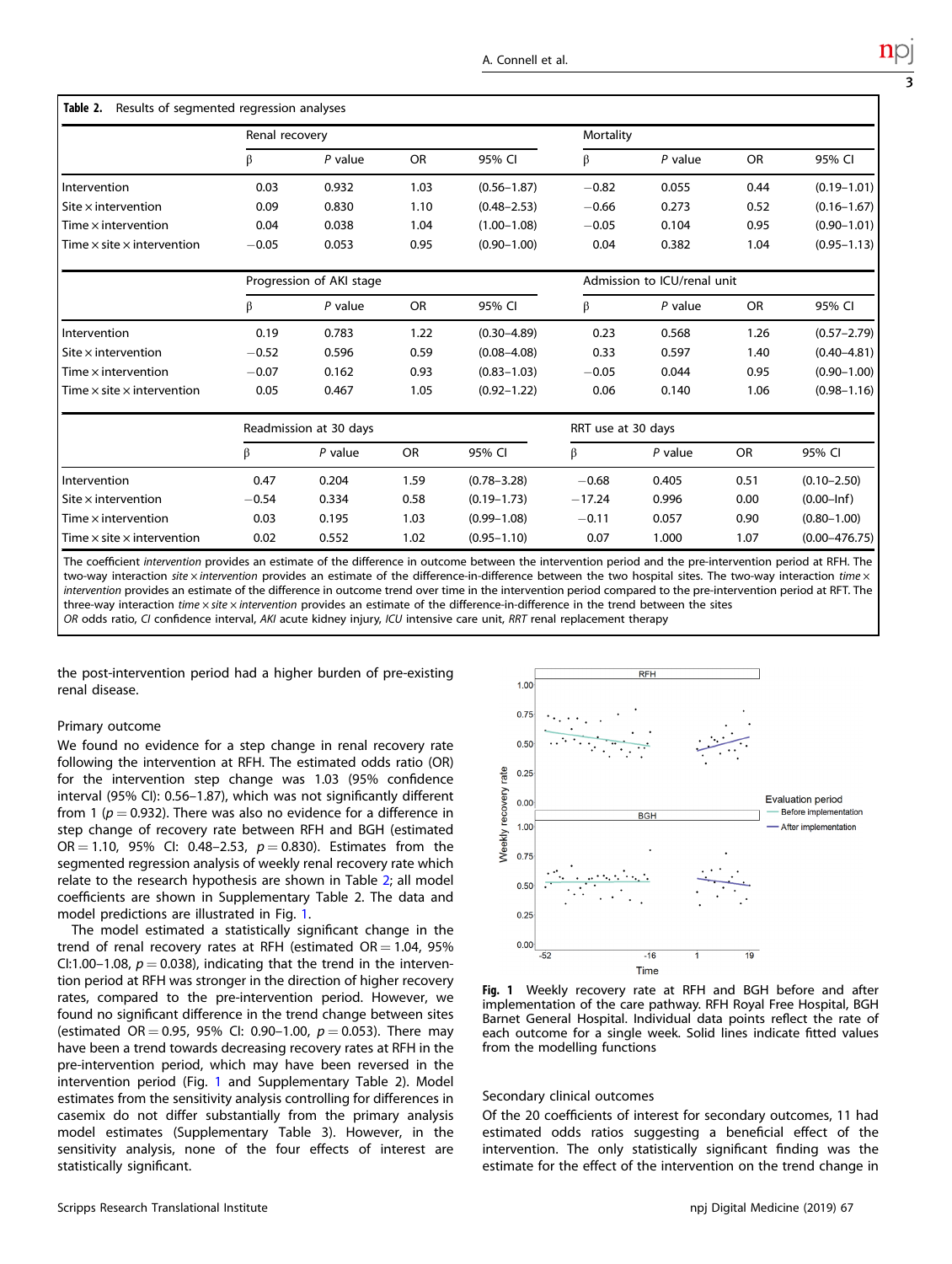admission to intensive care unit (ICU) or renal units during RFH admission (estimated OR = 0.95, 95% CI: 0.90-1.00,  $p = 0.044$ ). However, we found no significant difference in the trend change between sites (OR = 1.06, 95% CI: 0.98-1.16,  $p = 0.140$ ). Overall, there was therefore no compelling evidence for an effect of the intervention on these secondary outcomes. Estimates of interest from the segmented regression analyses of secondary outcomes are shown in Table [2](#page-2-0). All model coefficients are shown in Supplementary Table 2. The data and model predictions are shown in Supplementary Figs 5 to 9.

At RFH, the median (and IQR) time to renal recovery was 2 days (IQR 1–12 days) before and 3 days (IQR 1–13.25 days) after the introduction of the intervention ( $p = 0.128$ ). At BGH, the median (IQR) time to renal recovery was 2 days (1–9 days) before and 2 days (1–5 days) after the intervention respectively ( $p < 0.001$ ). Using competing risk analyses, a significant reduction in length of stay was demonstrated at both RFH ( $p = 0.024$ ) and BGH ( $p <$ 0.001) after the RFH implementation period (Supplementary Figs 10 and 11).

#### Processes of care

For alerts produced for patients in the ED during the intervention period at RFH, the median (IQR) time from alert generation to alert review by a specialist was 11.50 (IQR 1.00–58.25) min.



Fig. 2 Time to recognition of acute kidney injury (AKI). Kaplan–Meier curves for recognition of AKI after entry to the Emergency Department, before and after the implementation of the care pathway. The vertical dashed line represents the median time

Clinical notes for 540 episodes of clinician-confirmed AKI were reviewed. Of these, 32 were removed from the final analysis due to incomplete data, leaving 266 and 242 in the pre- and postimplementation periods, respectively. Before and after the introduction of the care pathway, the number of unrecognised AKI cases reduced significantly from 33 to 8 (12.4% to 3.3%,  $p <$ 0.001). Following pathway implementation, time from ED registration to AKI recognition also reduced significantly (log-rank test  $p <$ 0.001, Fig. 2).

To determine whether improvements in the time to AKI recognition related to changes in the ED admission pathway at RFH, the times of all alerts generated for patients in ED at RFH during the calendar-matched time periods were compared. There were no significant differences in the time at which creatinine tests were released by the laboratory at RFH; the median (IQR) time from entry to ED to AKI alert generation was 113.5 (81.3–155.2) and 107.3 (77.3–141.4) min before and after the introduction of the intervention, respectively ( $p = 0.263$ ). These data suggest improvement in the recognition of AKI related to results viewing in-app, interpretation and timely documentation.

Timeframes for treatment of each of the main causes of AKI, before and after pathway implementation, are detailed in Table 3. At RFH, implementation was associated with a significant reduction in the time to treatment of nephrotoxins (median time to treatment 207.5 vs. 145.0 min,  $p = 0.047$ ). Implementation was associated with faster treatment in patients admitted with sepsisrelated AKI and those with obstruction (median times to treatment 114.0 vs. 100.0 min,  $p = 0.288$ , and 268.0 vs. 224.0 min,  $p = 0.498$ , respectively), although in both cases the differences were not statistically significant.

#### **DISCUSSION**

We successfully implemented a digitally enabled AKI care pathway and evaluated its impacts using interrupted time-series analysis. There was no evidence of a step change in primary and secondary outcomes at the intervention site following implementation. There was a significant improvement in outcome trend in renal recovery and renal unit/ICU admission at the intervention site, although this trend change was not statistically significantly different from that observed at the comparator site. Pathway implementation was associated with significant improvement in the reliability of AKI recognition, a reduction in the timeframe in which recognition occurred, and a reduction in the timeframe in which adjustment of potentially nephrotoxic medications occurred for this group. Observed improvements in the time to treatment for sepsis and renal tract obstruction were not statistically significant.

Our implementation of the digitally enabled care pathway fulfills NHS England's objective to achieve earlier diagnosis and

|                                    | Time period           | Number of patients treated | Median (IQR) time to treatment (min) | $P$ value |
|------------------------------------|-----------------------|----------------------------|--------------------------------------|-----------|
| Sepsis, infection and hypovolaemia | Before implementation | 223                        | 114.0 (50.0-216.5)                   | 0.288     |
|                                    | After implementation  | 196                        | 100.0 (45.0-195.2)                   |           |
| Nephrotoxicity                     | Before implementation | 28                         | 207.5 (145.8-313.5)                  | 0.047     |
|                                    | After implementation  | 43                         | 145.0 (105.5-224.5)                  |           |
| l Obstruction                      | Before implementation | 27                         | 268.0 (186.5-632.5)                  | 0.498     |
|                                    | After implementation  | 31                         | 224.0 (114.5-875.5)                  |           |
| Primary renal disease              | Before implementation | 8                          | 515.5 (203.8-1295.5)                 | 0.345     |
|                                    | After implementation  | 6                          | 1087.0 (537.0-1602.0)                |           |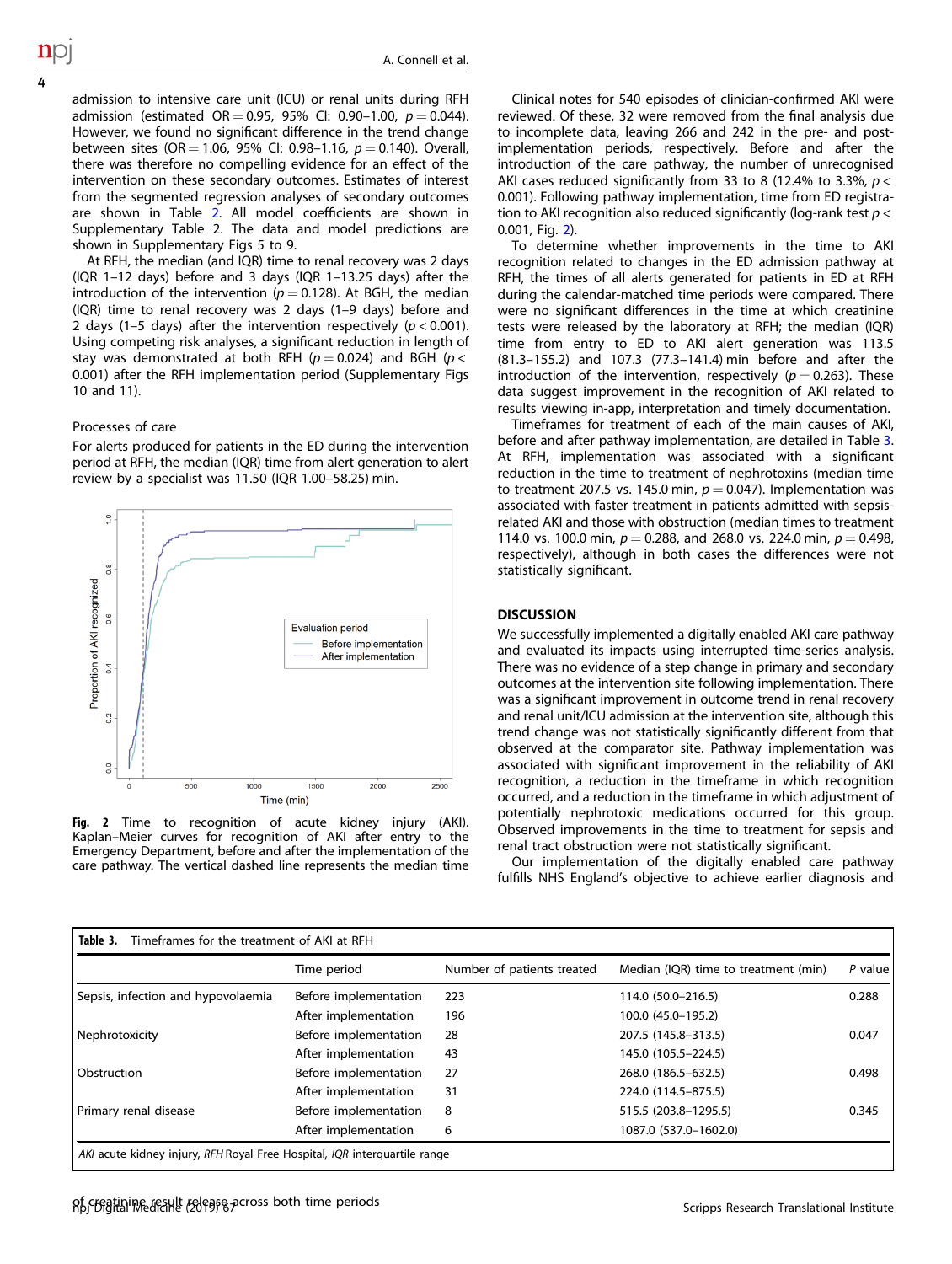more reliable treatment through the use of the NHSEDA. Our evaluation also helps to clarify why e-alerting alone might fail to improve outcomes; $14$  we demonstrate the need to consider the organisational as well as the technical aspects of digital interventions by coupling the alerting system to specific management pathways. However, we were unable to establish definitively whether early specialist input via the digitally enabled pathway improves outcome. There are several possible explanations for these findings.

Firstly, clinical outcome may not be readily modifiable for ED patients at the point of AKI diagnosis. Creatinine-based AKI diagnosis necessarily occurs some time after an insult<sup>[18](#page-8-0)</sup> and, for ED patient cohorts, both insult and renal injury may also have been established some considerable time before admission. Secondly, baseline processes and outcome at the intervention site were already good: 30-day mortality for pre-intervention patients at RFH was 15.0%, compared to a nationally reported 30 day mortality for all AKI reported to the Renal Registry from April 2016 to September 2017 of 18.1%.<sup>[19](#page-8-0)</sup> Thirdly, demonstrable process improvement may have been insufficiently impactful on the outcomes considered here. Fourthly, the lack of difference in changes in outcomes between the two sites may have related to parallel improvement initiatives occurring at the comparator site during the study period, including a sepsis improvement project in the ED and an active deteriorating patients improvement programme. It is also possible that the existence of a high-profile improvement initiative in its sister hospital improved AKI awareness in BGH. Finally, we may have lacked statistical power to detect subtle improvements in outcomes, if they existed. These may have been limited to specific patient groups (e.g., patients with severe AKI).

Nonetheless, our data are consistent with recent reports suggesting some benefits of e-alerting systems. A small randomised study in China demonstrated that e-alerting alone increased AKI recognition and specialist nephrology review when applied to intensive care and specialist cardiovascular units.<sup>[20](#page-8-0)</sup> That this might improve outcomes is supported by a Korean study, which reported the impacts of an e-alert system which facilitated nephrology consultation, comparing data from implementation to historical controls in the same site. AKI detection improved, nephrology consultations within 3 days increased, and the odds of an AKI 2 or 3 event were reduced and of AKI recovery increased. However, the baseline demographic characteristics of the two groups in this study were profoundly different across a multitude of domains.<sup>21</sup> Two single-site before and after studies of AKI ealerts were conducted in England. The first—an evaluation of a complex intervention consisting of an AKI specialist team, a 'Priority Care Checklist' and targeted education activities—was associated with improved AKI detection, fluid assessment and drug assessment, and key general aspects of care. AKI incidence, case length of stay and time to recovery all reduced. However, in common with our research, it is unclear which component(s) influenced the outcomes. $^{22}$  $^{22}$  $^{22}$  The second study combined an e-alert (telephoned to the ward, but visible to the outreach team) with a protocol for patient management, staff education and a dedicated outreach team. This resulted in reduction in AKI case mortality and length of stay. However, the number of AKI cases detected rose dramatically after the intervention (and continued to do so thereafter), raising the possibility that these impacts were due to the inclusion of patients at lower risk in the denominator group. This would be supported by the fact that coding data (reliant on case-record documentation) rather than laboratory data were used for case ascertainment.<sup>2</sup>

A strength of our evaluation was the use of a comparator site the first study of its kind to do so. The inclusion of this site highlighted both the difficulty in disentangling the 'active' components of a complex intervention and the necessity of comparator data to avoid erroneous conclusions about intervention effectiveness. Additionally, we have clinically reviewed all AKI cases ascertained for analysis using NHSEDA and validated this process.

The limitations of our evaluation include the use of only one intervention site, and the short time periods for data collection. The evaluation design did not allow us to define (or control for) any seasonal changes in outcome; the observed trends could therefore be confounded by seasonal effects. Such effects are known to occur: of 48,457 incident AKI alerts in the Welsh Health Service, 90-day mortality was 28.5% in October–March vs. 25.5% in April–September.<sup>[24](#page-8-0)</sup> A much longer period of pre-intervention data collection would be required to confirm this; future studies should bear such effects in mind in their design. Additionally, the timeseries models we used do not adjust for differences in patientlevel variables between sites and time periods. The comparator site hospital control group differed significantly in baseline patient characteristics; these probably related to the complex nature of care at RFH that includes regional cardiac, liver, rheumatology, respiratory, HIV and infectious diseases services as well as a national amyloid service and tertiary vascular, urological cancer and hepatobiliary surgical services; in particular, there was a much higher prevalence of pre-existing renal disease. Our sensitivity analysis controlled for the effects of some potential confounders on renal recovery, and found similar results to our primary analysis, but we cannot rule out that unmeasured confounders may have influenced our findings. Additionally, although time to in-application AKI recognition and virtual review by a specialist was very rapid (median 11.5 min), we were not able to collect comparable data from the pre-implementation phase as this process is new to the care pathway we designed and implemented. The predefined analysis of clinical impact resulted in multiple tests for each outcome we considered, which increased the theoretical risk of rejecting a true null hypothesis. Finally, our initial power calculations did not account for the effect of alert validation on case numbers; weekly case numbers were lower than anticipated at the time we published the protocol.

We have therefore described the successful implementation of a care pathway that enables a team of specialists to be alerted to potential changes in hospitalised patients' kidney function in real time, rapidly review a curated set of relevant clinical data, intervene proactively and remotely monitor and follow-up cases. We have demonstrated that through such technology, inapplication specialist review of AKI cases can take place in minutes. This care pathway has improved the timeliness and reliability of key aspects of AKI care, but definitive conclusions regarding the clinical impact of the pathway cannot be made at this stage and are limited by the scope and nature of our evaluation. Qualitative and economic analyses of the care pathway are currently underway, the results of which will be published in due course, as will data relating to the impact of the care pathway as well as clinical outcomes for patients developing AKI during the course of hospital admission. However, we believe that multi-site evaluation, over longer periods, is required to comprehensively assess the performance and impact on AKI outcomes in different healthcare organisations. Any improvements must also be shown to be of value to users and the wider hospital community, and to be cost effective.

Such digitisation may not only improve delivery of existing AKI care processes, but also enable delivery and evaluation of novel interventions through clinical trials. Advances in machine learning may enable AKI prediction ahead of time, fostering more preventive and targeted therapy. Finally, while the effectiveness of early deployment of specialists might not necessarily be equivalent, key components of this approach may benefit the delivery of time-critical care pathways for other conditions. We believe that any such digitisation must be clinically led and patient-centred, and informed by multi-method evaluation of the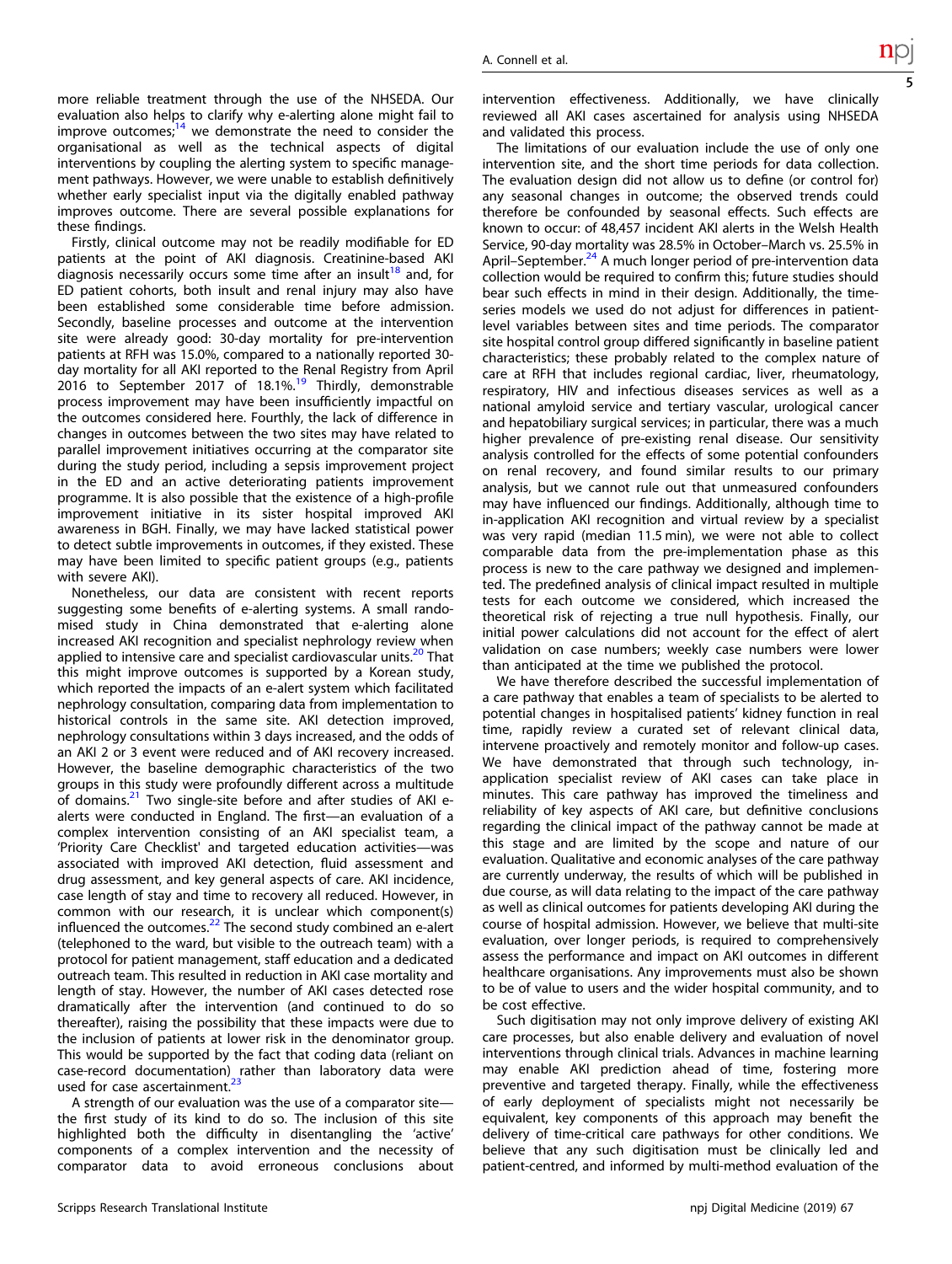organisational, behavioural and technical components of the intervention.

# **METHODS**

#### Intervention and comparator sites

The pathway was implemented at the RFH, a large central London (UK) tertiary referral hospital providing a range of acute services—including a 34-bed ICU and a comprehensive inpatient nephrology service. The comparator site (which did not receive the digitally enabled care pathway) —BGH—is a district general hospital providing acute care including a 21 bed intensive care unit (ICU) providing acute renal replacement therapy and liaison nephrology services. Similar arrangements for the early care of AKI patients were in place at both sites prior to pathway implementation. Both are part of the RFLFT.

#### The pre-implementation care pathway

Historically, both RFLFT sites had a multidisciplinary educational programme on AKI prevention, recognition and care. AKI was usually managed in its early stages by general acute care and various specialty teams. Using desktop computers, ordering clinicians reviewed test results including serum creatinine, usually in batches at the end of the working day. Results suggestive of AKI were telephoned to the clinical area by laboratory staff and a message placed on the results viewing system, linking to online clinical guidelines. Specialist input into AKI management could be requested through hospital pagers and telephone communication.

#### The digitally enabled care pathway

Streams (DeepMind Technologies Ltd, London, UK) is a mobile application deployed on iPhone Operating System (iOS)-enabled smartphones. It processes relevant, routinely collected clinical and demographic data through secure integration with existing information systems. Data security is achieved through on-disk and in-flight encryption, in compliance with NHS Digital information security guidelines. It was first registered with the Medicines and Healthcare Products Regulatory Agency (MRHA) as a Class I, non-measuring, non-sterile medical device on 30 August 2016.

During implementation, Streams analysed serum creatinine results immediately and continuously, alerting the specialist clinical response team to all potential AKI cases as defined by the NHSEDA. Simultaneously, a mobile electronic health record was provided which contained data relevant to AKI management, including a historical trend view of serum creatinine, current AKI stage, specific flags for life-threatening AKI complications, details of previous AKI episodes, demographic information and past medical history (from coded Hospital Episode Statistics data). Videos with detailed demonstrations of app functionality can be found on the DeepMind Health Support website.<sup>2</sup>

A Streams filter excluded paediatric (aged <18 years) patients prenotification. The RFH specialist clinical response team also excluded patients who would not benefit from the digitally enabled care pathway, i.e., critical care and renal unit inpatients and known dialysis patients.

The specialist clinical response team (henceforth, the 'AKI response team') comprised the existing nephrology and 'patient-at-risk and resuscitation' (PARRT) teams. The nephrology team comprised a renal consultant and a speciality registrar. Both received all AKI notifications. A renal registrar was onsite 24 h (working in shifts) a day and was usually the first responder. The consultant could triage alerts through secure, remote access if offsite, providing supervision and subsequent clinical review where needed but did not review alerts after midnight unless contacted. The PARRT team are Clinical Nurse Specialists who review at-risk or deteriorating inpatients, 24 h a day, again through shift cover. They received alerts on NHSEDA-defined AKI stages 2 and 3. Through Streams, the AKI response team triaged cases, communicated with other team members and documented clinical reviews and actions undertaken. These digital entries were visible for any subsequent alerts produced for the same patient. Relevant contacts and clinical guidance were available on Streams phones.

Case review within 2 h was suggested for all alerts, although the response team could prioritise patients according to the information available in Streams. Patients with life-threatening complications or deemed at high risk were reviewed immediately. The response team used a care protocol based on existing best practice guidelines<sup>17,26</sup>

(Supplementary Fig. 2). This was annotated and entered into the patient's notes alongside an advisory sticker for key nursing actions (Supplementary Fig. 3). In general, the response team would support the team primarily responsible for the patient, although the nephrology team would occasionally take over patient care. Streams allowed the response team to monitor AKI recovery remotely in-application. Re-alerting for AKI that had not recovered was enabled 48 h after the first alert. Worsening of AKI stage at any time resulted in a further notification. Secondary response team reviews were undertaken for repeat alerts according to clinical judgement. A diagram outlining the pre- and post-intervention care pathways is provided in Supplementary Fig. 4; while clinical guidelines and specialist response teams existed prior to the new care pathway, implementation aimed to improve the reliability and speed at which AKI recognition and appropriate specialist review occurred.

#### Implementation

Prior to deployment, a secure data processing architecture was developed, tested and integrated with existing RFH information systems. The Streams application was developed iteratively, through consultation with the AKI response team. This included formal scoping of user requirements, collaborative workshops with designers and clinicians and user experience testing of the application with mock data. Streams users attended training events and accessed a video users' guide to both the application and the clinical pathway. During a 16-week pathway optimisation period (January to May 2017), feedback was gathered from the response team and key pathway adjustments made. The optimised care pathway was deployed continuously at RFH from 8 May to 10 September 2017 (18 weeks), during which time the response team comprised 47 users (11 consultants, 21 specialist registrars and 15 PARRT nurses) using six iPhones (Apple Inc., Cupertino, USA).

#### Data collection

At both sites, sociodemographic and clinical outcome data from the intervention period (May to September 2017) were compared to data from a pre-deployment phase (May 2016 to January 2017). These data were extracted from the database supporting Streams, and from RFLFT hospital databases. The presence of individual co-morbidities and overall patientspecific Charlson comorbidity index score (which categorises comorbidities based on the International Classification of Diseases (ICD) diagnosis codes in administrative data) were derived as per Thygesen et al.<sup>27</sup> Indices of Multiple Deprivation (IMD)—a measure combining seven domains (income/employment/living environment/health/education skills and training deprivation and disability, barriers to housing and services, and crime) into a single deprivation score for a small area—were derived by cross-referencing patient postcodes with the UK Government's Indices of Deprivation 2015 dataset.<sup>28</sup> Patients were sorted into quintiles of deprivation (quintile 1 least deprived, quintile 5 most deprived).

All process data were collected as part of an existing RFH project examining processes of care for AKI patients in ED. These data were collected over the two 9-month periods before and after the introduction of the new care pathway (January to September 2016 and 2017, respectively). For each month, 30 clinically validated AKI alerts were selected at random, split evenly across all three stages of AKI severity. Patient records were viewed by a team of RFLFT doctors-in-training unconnected to the project. Times for hospital arrival, AKI recognition (where recognition occurred) and treatment of each principal AKI cause were recorded on a proforma. Recognition was defined as the time at which AKI presence was documented in the patient's notes. The time at which nephrotoxicity was addressed was defined that at which a physician documented the decision to withhold or adjust the dose of nephrotoxic medication. Times for the treatment of sepsis, hypovolaemia, obstruction and primary renal disease were defined as those recorded in drug chart or procedural documentation. Discrepancies or queries about the cases or data collection methods raised by data collectors were discussed with one author (O.S.-A.), who also reviewed every collected process of care data point. Data collected, and their sources, are detailed in Table [4](#page-6-0).

#### Evaluation of impacts

The study design protocol has been previously published.<sup>[29](#page-8-0)</sup> The impact of the optimised care pathway on clinical outcomes was assessed by comparing data from the deployment phase (May to September 2017) to data from a pre-deployment phase (May 2016 to January 2017) in both the intervention and comparator sites. The primary outcome was recovery of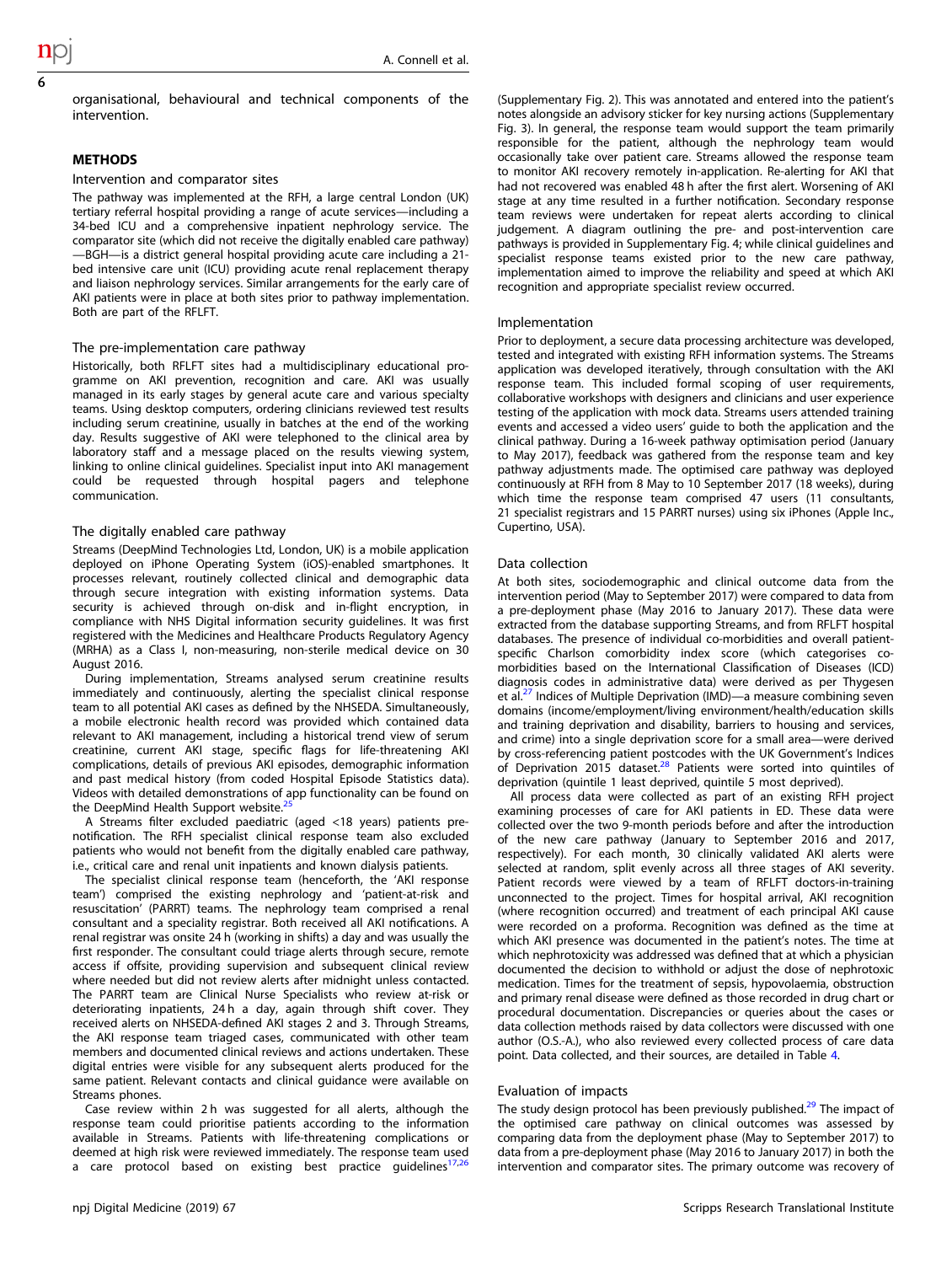|  |  | ٧ |  |
|--|--|---|--|
|  |  |   |  |

7

<span id="page-6-0"></span>

| Data category        | Measure                                                       | <b>Definition</b>                                                                                                                                                                                                      | Source of data                                                     |  |
|----------------------|---------------------------------------------------------------|------------------------------------------------------------------------------------------------------------------------------------------------------------------------------------------------------------------------|--------------------------------------------------------------------|--|
| Sociodemographic Age |                                                               | Age in years at the time of alert                                                                                                                                                                                      | HL7 data aggregated within the<br>Streams data processor           |  |
|                      | Gender                                                        | Gender codes used in NHS Data Dictionary <sup>36</sup>                                                                                                                                                                 | HL7 data aggregated within the<br>Streams data processor           |  |
|                      | Ethnicity                                                     | Ethnicity category codes used in NHS Data Dictionary <sup>36</sup>                                                                                                                                                     | HL7 data aggregated within the<br>Streams data processor           |  |
|                      | Co-morbid disease                                             | Presence of individual Charlson index co-morbidities and<br>overall Charlson score                                                                                                                                     | HL7 data aggregated within the<br>Streams data processor           |  |
|                      | Deprivation                                                   | Index of multiple deprivation                                                                                                                                                                                          | Ministry of Housing,<br>Communities &<br>Local Government database |  |
| Clinical outcomes    | Recovery of renal function                                    | Return to <120% index creatinine (as defined by<br>NHSEDA) by the time of hospital discharge                                                                                                                           | HL7 data aggregated within the<br>Streams data processor           |  |
|                      | Time to recovery of renal<br>function                         | The time from AKI alert to recovery of renal function<br>(<120% index creatinine).                                                                                                                                     | HL7 data aggregated within the<br>Streams data processor           |  |
|                      | Mortality                                                     | Death in 30 days following AKI alert                                                                                                                                                                                   | HL7 data aggregated within the<br>Streams data processor           |  |
|                      | Progression of AKI stage                                      | Movement between AKI severity classes following AKI<br>alert and prior to hospital discharge                                                                                                                           | HL7 data aggregated within the<br>Streams data processor           |  |
|                      | Admission to high acuity or<br>specialist renal inpatient bed | Admission to acute kidney unit (AKU) or other renal<br>ward, high dependency unit (HDU) or intensive care unit Streams data processor<br>(ICU) during index admission                                                  | HL7 data aggregated within the                                     |  |
|                      | Requirement for long-term renal<br>replacement therapy        | Use of haemofiltration, haemodiafiltration,<br>haemodialysis or peritoneal dialysis in 30 days following<br>hospital discharge date                                                                                    | <b>RFH Nephrology Clinical</b><br>Information Management System    |  |
|                      | Length of stay                                                | Time from AKI alert to hospital discharge                                                                                                                                                                              | HL7 data aggregated within the<br>Streams data processor           |  |
|                      | Readmission to hospital                                       | Readmission to hospital in 30 days following index<br>admission discharge date                                                                                                                                         | HL7 data aggregated within the<br>Streams data processor           |  |
| Processes of care    | Time to generation of AKI alert                               | Time (in min) from entry to ED to the alert generation                                                                                                                                                                 | HL7 data aggregated within the<br>Streams data processor           |  |
|                      | Time to AKI alert review                                      | Time (min) from alert generation to alert viewing                                                                                                                                                                      | HL7 data aggregated within the<br>Streams data processor           |  |
|                      | Time to recognition of AKI                                    | Time (min) of documentation of recognition of AKI (in<br>written notes)                                                                                                                                                | Electronic/Paper note review                                       |  |
|                      | Time to treatment                                             | Time of documentation of delivery of antibiotics for<br>sepsis, delivery of fluid for hypovolaemia, relief of<br>obstruction, adjudication of nephrotoxins, and definitive<br>treatment for parenchymal kidney disease | Electronic/Paper note review                                       |  |

AKI acute kidney injury, NHS National Health Service, NHSEDA NHS Early Detection Algorithm, ED emergency department, RFH Royal Free Hospital

renal function, defined as a return to a creatinine level within 120% of the baseline (itself defined by NHSEDA) prior to hospital discharge. Predefined endpoints reflecting secondary processes of care and clinical outcomes are outlined in Table 4.

At both sites, NHSEDA was used to identify potential AKI cases. Because the NHSEDA can produce false positives, $30$  two authors (A.C. and C.L.) clinically validated all AKI alerts produced from all time periods at both hospital sites. Only clinician-confirmed episodes of AKI were included in the analysis. In this paper we report the outcomes of patients presenting acutely to RFH and BGH hospital ED who had AKI on arrival during the predeployment and deployment phases (Fig. [3](#page-7-0)).

# Statistical analysis

All data were pseudonymised prior to transfer from the RFLFT to University College London (UCL) for analysis. All analyses were performed using R, version  $3.4.3^{31}$  $3.4.3^{31}$  $3.4.3^{31}$  Segmented regression analysis was used to estimate the effect of the intervention on our primary outcome—recovery of renal function prior to hospital discharge—and on five secondary outcome measures: mortality within 30 days of alert; progression of AKI stage; transfer to renal/intensive care units during admission; readmission within 30 days of discharge; and dependence on renal replacement therapy 30 days after discharge. All outcomes were measured as weekly proportions. Binomial regression models with a logit link were used. The variable 'intervention' was coded 1 for the time period after the intervention (May to September 2017) and 0 for the pre-intervention time period (May 2016 to January 2017). The intervention and comparator sites were coded 1 and 0 respectively. The variable 'time' denoted the week number, with 1 denoting the first week of the intervention period, and weeks in the pre-intervention period being denoted by negative numbers. The statistical model used was:

$$
logit(y) = \beta_0 + \beta_1 int + \beta_2 time + \beta_3 site + \beta_4 int \times time
$$
  
+
$$
\beta_5 int \times site + \beta_6 time \times site + \beta_7 int \times time \times site
$$

where y denotes the proportion of interest, int, time and site denote the variables intervention, time and site, respectively (as defined above), and  $\beta_0$ , ...,  $\beta_7$  are the coefficients to be estimated. We focus on four effects of interest. Two coefficients evaluate the evidence for a step change in the outcome due to the intervention: the effect of intervention estimates the step change in outcome at the start of the intervention period at RFH. The interaction site  $\times$  intervention estimates the difference-in-difference in the step change between the two hospital sites. Two further effects of interest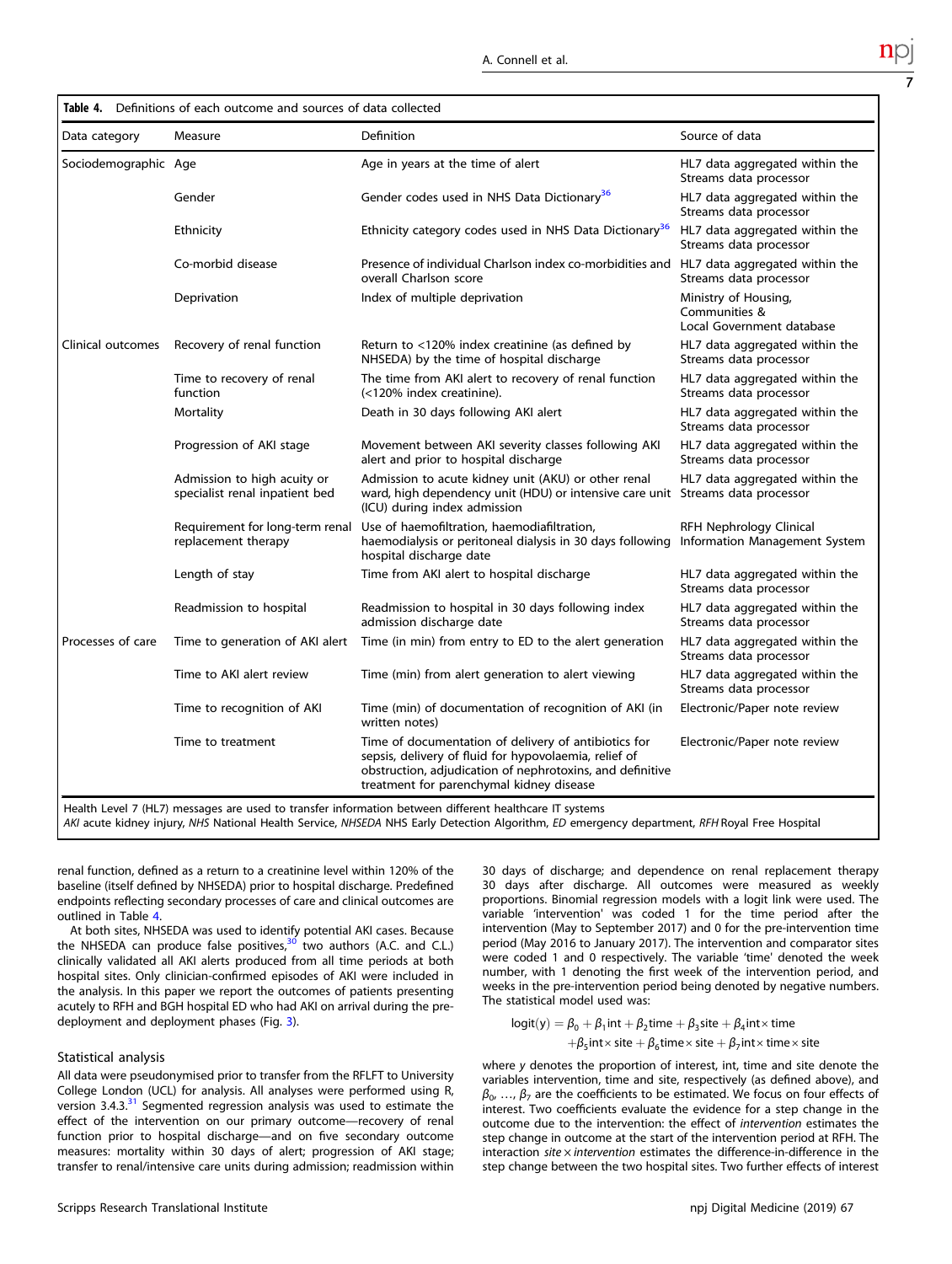<span id="page-7-0"></span>

Fig. 3 Defining the final evaluation sample

evaluate the evidence for a change in temporal trend in the outcome due to the intervention: the interaction  $time \times intervention$  estimates of the difference in outcome trend over time between the intervention period and the pre-intervention period at RFL; the three-way interaction time  $\times$ site  $\times$  intervention estimates the difference-in-difference in the trend between the sites. All models were checked for autocorrelation by inspecting the autocorrelation function up to lag 15; no significant autocorrelation was found. At the point of protocol publication, it was not anticipated that we would be able to collect patient-level data relating to sociodemographics and co-morbid disease. To examine the robustness of our primary outcome analysis, we performed a sensitivity analysis using binary logistic regression that used the same model as above, except that the outcome was defined at the patient level and that patient-level characteristics were included as covariates. Covariates used for this model were age, sex, ethnicity category, index of multiple deprivation, AKI alert level, the presence of complications at the time of alert, and the presence of individual Charlson Score co-morbidities. The addition of these covariates allowed us to adjust for any differences in casemix between sites, and within sites over time.

The time to creatinine recovery (where this occurred by hospital discharge) was analysed using the Wilcoxon rank-sum test. A competing risk analysis was performed to estimate the effect of the intervention on the length of hospital stay to allow for the effects of in-hospital death on this outcome. $32$  A survival analysis was performed to determine the effect of the intervention on the time to recognition of AKI. All other processes of care and sociodemographic variables were analysed using the Wilcoxon rank-sum and chi-squared tests as appropriate.

In order to assess the reliability of case validation, 500 alerts selected randomly from all time periods and all sites were validated a second time. Cohen's kappa coefficient was used to determine intra- and inter-rater reliability (Supplementary Table 1).

#### Ethical approval

The digitally enabled care pathway constituted a new standard service at RFH. The UCL Joint Research Office reviewed the study protocol and judged that the project fell under the remit of service evaluation, as per guidance from the NHS Health Research Authority.<sup>[33](#page-8-0)</sup> As such, no patient consent was required. The evaluation was registered with the RFH Audit Lead and Medical Director. An independent Data Monitoring Committee (which included a patient member) reviewed all analyses prior to preparation for publication. A full list of Committee members is provided as Supplementary Material.

DeepMind was acquired by Google in 2014 and is now part of the Alphabet group. The deployment of Streams at RFH was the subject of an investigation by the Information Commissioner's Office in 2017. RFH has since published an audit completed to comply with undertakings following this investigation.<sup>[34](#page-8-0)</sup> In November 2018, it was announced that the Streams team will be joining Google as part of a wider health effort.<sup>3</sup>

#### Reporting Summary

Further information on experimental design is available in the Nature Research Reporting Summary linked to this paper.

#### DATA AVAILABILITY

The datasets generated and analysed during the service evaluation are pseudonymised and will not be made publicly available at the request of RFLFT.

# ACKNOWLEDGEMENTS

The authors wish to thank the following doctors at RFLFT who assisted with collection of process of care data: Elizabeth Mumford, Joshua Bomsztyk, Adam Brown, Sarah Davis, Rodothea Amerikanou, Redwan Farooq, Sophie Elands, Olivia Lucas, Samuel Berhane, Gabirelle Goldet, Suzannah Lant, Beatrice Cockbain, Amy Mallorie, Frances Conti-Ramsden and Dominic Wilkins. R.R. is in part supported by the National Institute for Health Research (NIHR) Collaboration for Leadership in Applied Health Research and Care North Thames at Barts Health NHS Trust, and is an NIHR Senior Investigator. G.R. and H.M. are funded in part by the NIHR University College London Hospitals Biomedical Research Centre. O.S.-A. is part supported by an NIHR academic clinical fellowship. The authors wish to express their thanks to the staff and patients of RFLFT, and the RFLFT Data Monitoring Committee. The views expressed are those of the authors and not necessarily those of the NHS, the NIHR or the Department of Health and Social Care.

### AUTHOR CONTRIBUTIONS

H.M., C.L., R.R., C.H., A.K., T.B., K.A., D.K. and M.S. initiated the project and the collaboration. C.L. conceived the care pathway. A.C., C.L., C.M., J.C., G.J., S.S. and M.E. supported implementation. R.R. led the design of the evaluation with assistance from A.C., C.L., G.R., H.M., P.M. and C.N. A.C. and C.L. triaged alerts necessary for the evaluation. A.C. and O.S.-A. collected all necessary data, which were analysed by A.C. with assistance and oversight from P.M. and C.N. A.C., H.M., R.R., P.M., C.L., O.S.-A. and G.R. wrote the paper. All authors read and agreed the final submission.

#### ADDITIONAL INFORMATION

Supplementary information accompanies the paper on the npj Digital Medicine website [\(https://doi.org/10.1038/s41746-019-0100-6\)](https://doi.org/10.1038/s41746-019-0100-6).

Competing interests: C.L., H.M., G.R. and R.R. are paid clinical advisors to DeepMind. The clinical research fellowship of A.C. was part-funded by DeepMind, where he has been a full-time employee since May 2018. DeepMind remained independent from the collection and analysis of all data. C.L. was a member of the NICE clinical guideline 169 development group referenced in the article. H.M. co-holds a patent on a fluid delivery device which might ultimately help in preventing some (dehydrationrelated) cases of AKI occurring.

Publisher's note: Springer Nature remains neutral with regard to jurisdictional claims in published maps and institutional affiliations.

#### REFERENCES

1. KDIGO Clincial Practice Guidelines Work Group. Clinical practice guidelines for acute kidney injury. Kidney Int. Suppl. 2, 1–138 (2012).